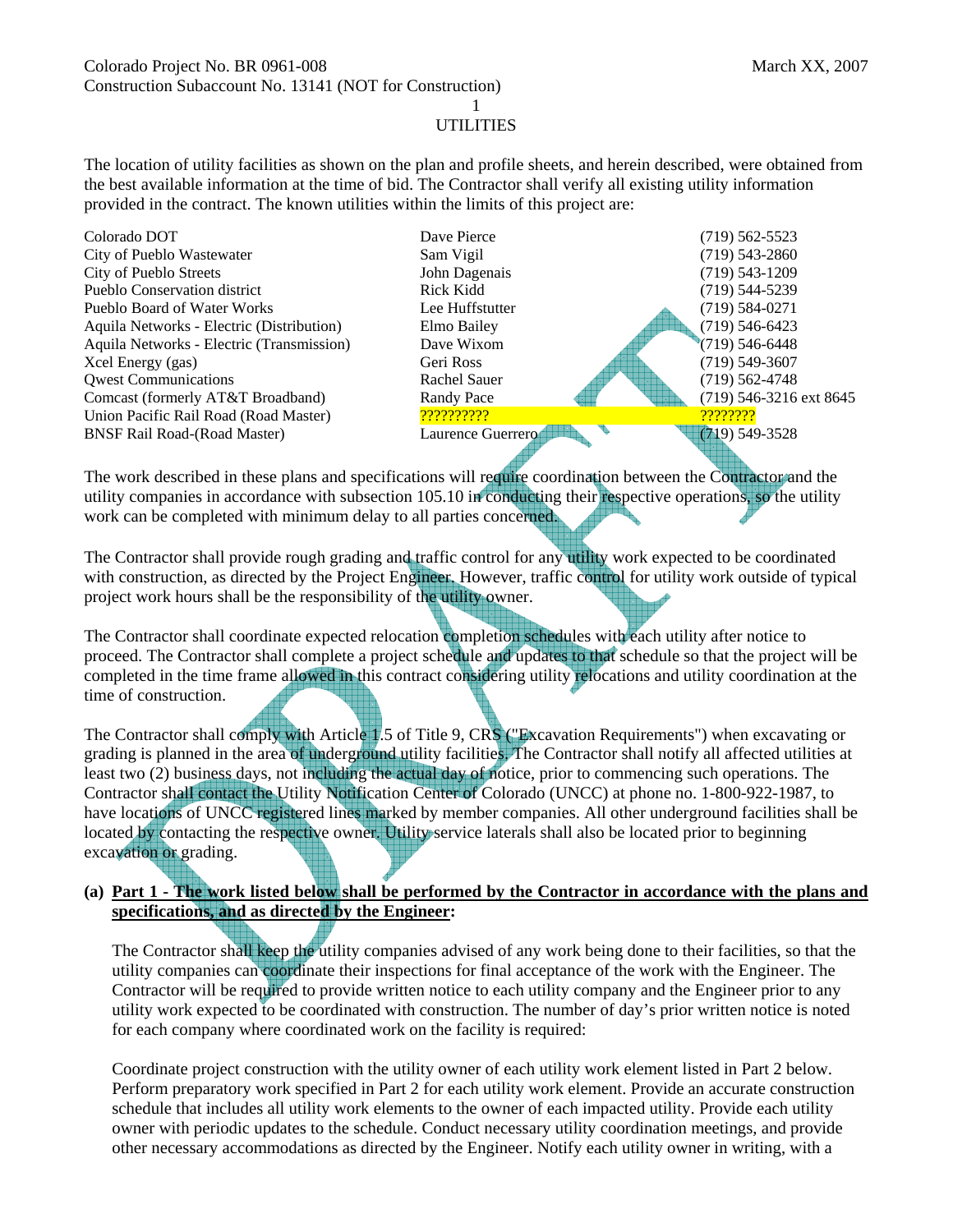2

### **UTILITIES**

copy to the Engineer, prior to the time each utility work element is to be performed by the utility owner. Provide advance notice as specified in Part 2 immediately prior to the time the utility work must begin to meet the project schedule.

Perform each utility work element for every utility owner listed here in Part 1. Notify each utility owner in advance of any work being performed by the Contractor to it's facility, so that the utility owner can coordinate it's inspections of the work for final acceptance with the Engineer.

**1. Pueblo Board of Water Works**. Complete waterline vertical adjustments, install new water services, and reset existing hydrants at locations that are shown on the utility plans. The Contractor shall adjust to proposed finish grade water valve boxes and water meters as necessary and at locations that are shown on the utility plans. (30 days prior written notice). Payment to be made via contract bid items.

The existing 8 inch waterline on the west end of the  $4<sup>th</sup>$  Street Bridge is asbestos material. The Contractor shall remove and dispose of this pipe material as part of the vertical adjustment. The Board of Water Works shall be contacted by the Contractor prior to starting this operation. The Contractor shall take all precautions necessary for the safe handling and disposal of asbestos. Payment will be with bid items in plans.

Work to be performed on the Board of Water Works facilities must be completed by Contractors that are approved by the Board of Water Works. Either pre-approved contractors may be used or contractors may submit to the Board and gain approval. Contact the Board of Water Works for approval requirements.

- **2. Xcel Gas**. Coordinate gas line vertical adjustments at locations shown on the utility plans. The contractor shall be responsible for excavation and traffic control for Xcel to complete this work.(30 days prior written notice). Payment to be made via contract bid items.
- **3. Qwest Communications**. Coordinate the installation of new conduits and vault boxes and the relocation of existing Qwest communication lines at locations as shown on the utility plans. The Contractor shall install new conduits from vault box to vault box, including conduits and hanger system inside the Westbound bridge. Once complete, Owest will install all cable and perform all splicing. Splicing shall be coordinated by the Contractor. The Contractor is responsible for excavation to rough finish grade, the coordination of all utility crossings to avoid conflict, and traffic control for Qwest to complete this work. (30 days prior written notice to initiate the work). Existing cable within the project limits shall remain the property of Owest. Payment to be made via contract bid items.
- **4. Aquila-Electric (Distribution).** Install conduit and street lighting system according to the street lighting plans. Coordinate connections at new transformers and the taps off the existing distribution system to the new transformers (by Aquila). Coordinate connection to the maintenance power and lighting systems inside the bridge girders installed by the Contractor. Coordinate the proposed work with Aquila for the required inspections and any requirements necessary for Aquila to take over ownership and maintenance of the final street lighting system upon completion of the project. (30 days prior written notice). Payment to be made via contract bid items.
- *5.* **Aquila-Electric (Transmission)** Aquila currently has transmission lines located at Station 29+65 (69kV), and Station 31+30 (115kV) in the identified 4th Street Bridge project. Both lines cross the current bridge and will occupy the current easement and airspace over the new proposed bridge. Existing transmission line poles in the proposed alignment will be relocated by Aquila prior to contract award.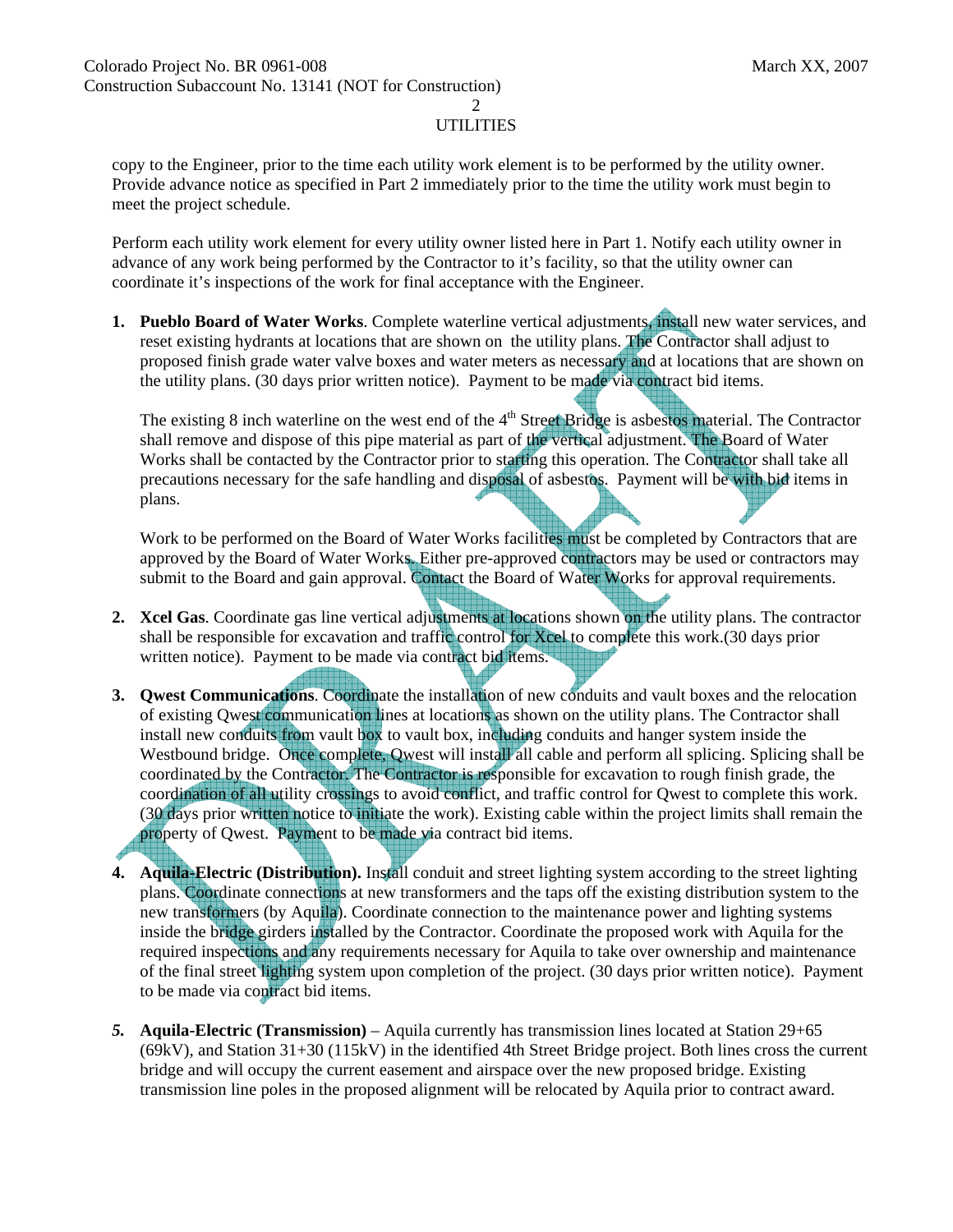3

#### **UTILITIES**

The lines are a vital part of the western power grid and are interconnected with the grid. Aquila has made provisions to deenergize the identified transmission lines in the past and will work with CDOT and its represenitives and Contractors in the future.

Aquila is able to accommodate planned outages in low load months (September through May). Outages are accommodated based on load flows and system availability in the Rocky Mountain area. The system load typically reaches a peak in the summer months from June through mid September. The above mentioned months are in the Aquila designated "no outage period". Aquila will consider outage requests during this time, but cannot guarantee granting of such request. All other requests in the low load months are required to be submitted a minimum of 72 hours prior to the planned outage. This allows system planning engineers a chance to review projected flows and make the required changes to the system prior to the outage.

Aquila typically accommodates planned outages and switching for large projects such as the 4th Street Bridge project. Aquila will work with the Contractor during the construction process including caisson drilling and installation to provide outages and a suitable work environment for construction personnel and equipment.

Aquila crews will be routed for switching and grounding of the lines to protect the parties doing work within the transmission limits of approach, which is addressed by OSHA in the 29CFR 1910.269 Standard. Outages are typically kept to a minimum, with the coordination for length of time determined by the Transmission Supervisor and System Planner. Overnight outages are scrutinized but not impossible. Job planning will include the Transmission Supervisor. Aquila has a Lock Out and Tag Out process which will include involvement by the Contractor thru the Transmission Supervisor.

The Transmission Supervisor contact is listed below. It will be the Contractor's responsibility to contact the designated representative for Aquila and submit job plans and requests for outages prior to the 72 hour advance notice.

Dave Wixom Aquila Supervisor of Transmission 105 South Victoria Pueblo, Co 81003 Office 719.546.6448 Fax 719.562.5448 dave.wixom@aquila.com

# **(b) PART 2 - The work listed below will be performed by the utility owners, and or their agents**:

The utility owner shall prepare and submit to the CDOT Engineer a Method of Handling Traffic for utility work to be performed outside typical project work hours. The utility owner shall obtain acceptance of the Method of Handling Traffic from the CDOT Engineer prior to beginning the utility work to be performed outside typical project work hours.

- **1. Pueblo Board of Water Works**. Install meters for irrigation system. Payment to be made via Force Account.
- **2. Xcel Gas**. Perform the gas line vertical adjustments that are shown on the utility plans. The Contractor shall notify Xcel a minimum of two weeks in advance of the anticipated relocation. (Existing railroad gas